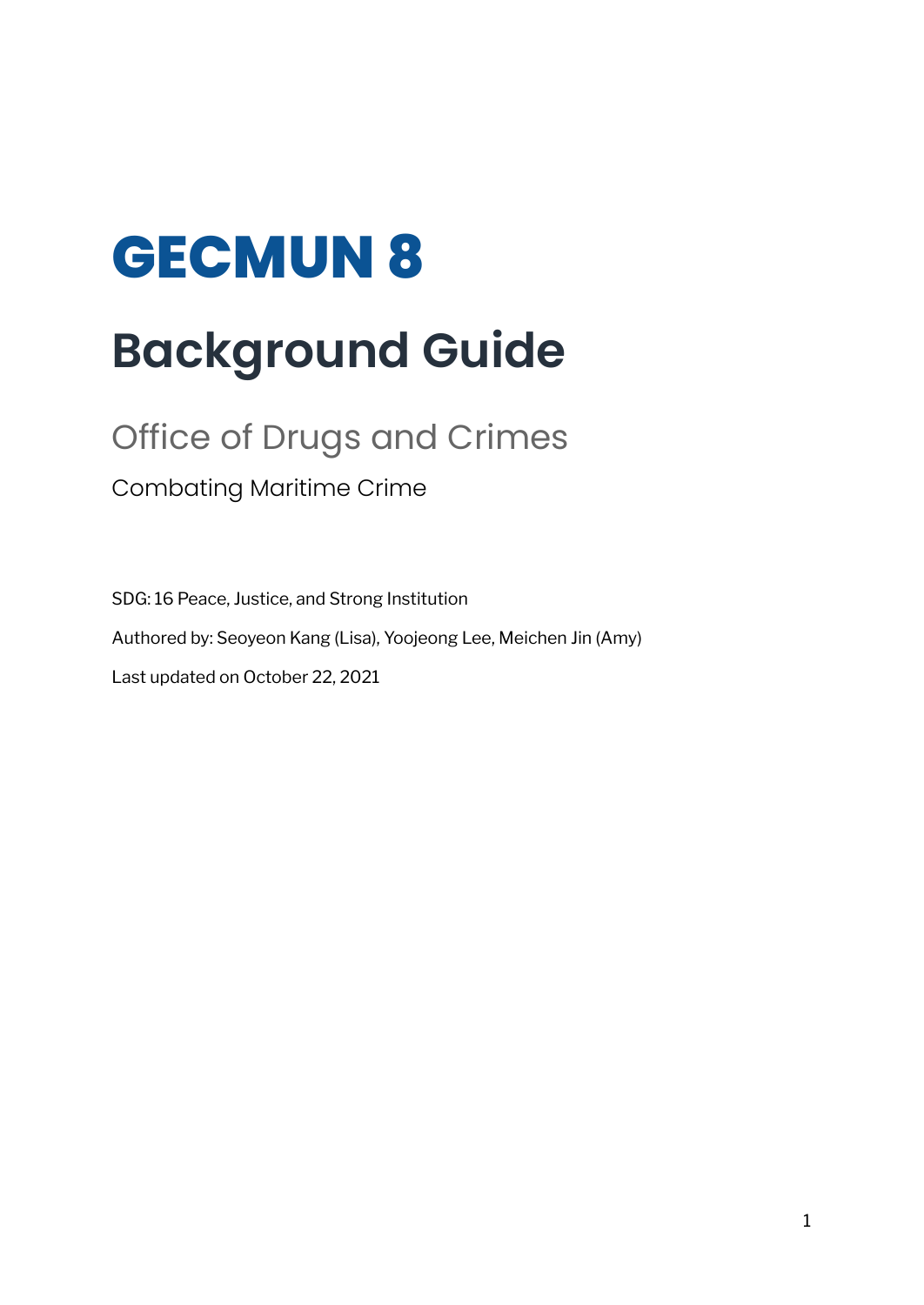### **Committee Introduction**

In 1997, the United Nations Centre for International Crime Prevention and the United Nations International Drug Control Programme combined to become the United Nations Office of Drugs and Crime (UNODC). By the mission of contributing to global peace and security, human rights, and development, United Office on Drugs and Crimes (UNODC) has been working to come up with resilient solutions for world drug problems, organized crimes, corruption, and economic crime, terrorism, and criminal justice. As the scale of these problems are too big for the countries to solve by themselves, international networks and the committee have been giving practical assistance to make changes and actions.

UNODC operates in more than 80 countries through 115 field offices with 2400 personnel globally. The office is committed to supporting the Member States by working closely with the government and civil society to ensure that security and justice are maintained for all. The implementation enables states to be part of sustainable development, as it explicitly recognizes the importance of fair rules and laws, humane justice systems, and health-oriented drug usage.

With the recent pandemic of COVID-19, drugs, corruption, and terrorism have been increasing in the world. In order to protect people from threats, UNODC has recently introduced a five-year strategy. The goal is to build a resilient society to the threats today by forging new partnerships, strengthening existing ties, empowering women and youth, harnessing a culture of learning, and building inclusive communities.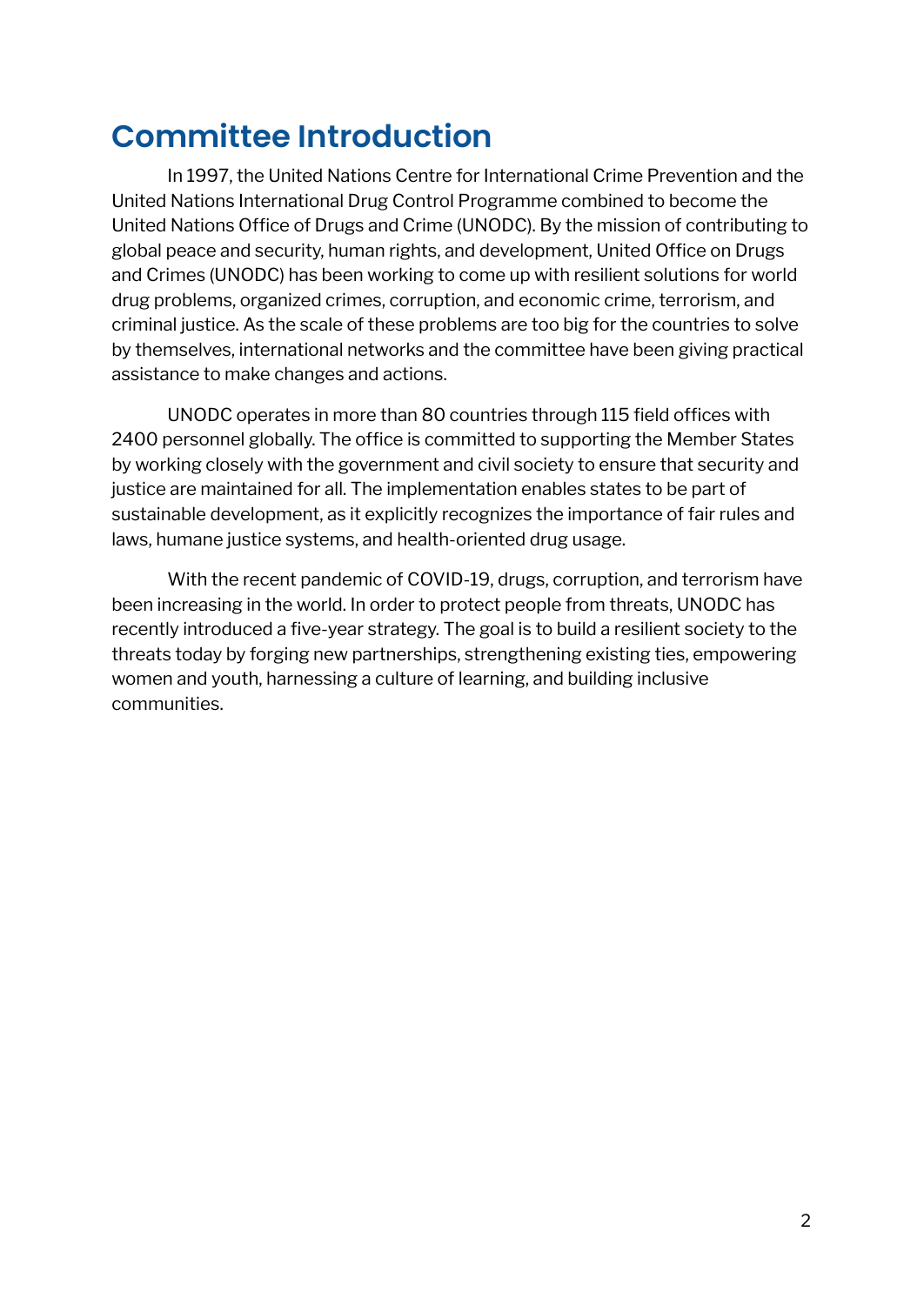### **Agenda Introduction**

In 2017, OBP documented 54 occurrences in the Western Indian Ocean Region, a 100 percent increase over 2016. As a result, the number of sailors impacted by piracy and armed robbery at sea increased in 2017, from 545 in 2016 to 1,102 in 2017. OBP documented cases of hijacking and kidnapping at sea in the region for the first time in two years. In 2017, suspicious behavior remained the most commonly reported occurrence in the region. From 13 occurrences in 2016, to 32 in 2017, there was a substantial rise.

Several causes have been blamed for the brief increase in hijacking incidents in the first quarter of 2017. These include pirate action groups' ongoing intent to conduct assaults and the ability to do so owing to a lack of adherence to ship self-protection procedures, such as Best Management Practices (BMP). The major naval presence in the region was independent deployers, however both coalition troops and independent deployers reduced their days of operation, or days on station in the region, in 2017.

The capacity and aim of pirate networks have not diminished in recent years, as seen by the growing number of hijackings, including the Aris 13, the Asayr 2, and the Al Kausar.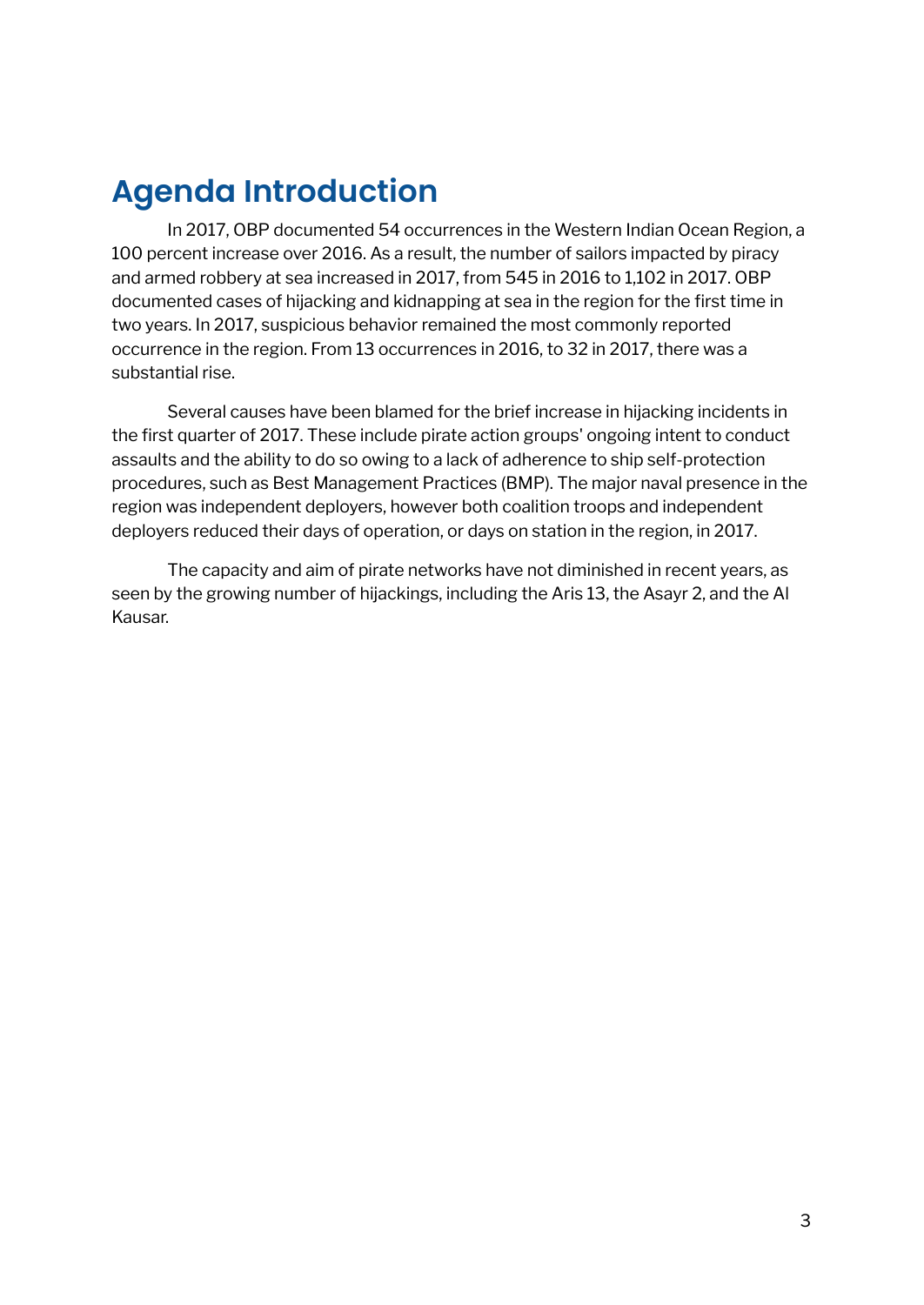### **Letter from the Chairs**

I am pleased to meet you delegates! My name is Seoyeon Kang, and I am currently a 12th grader at Branksome Hall Asia. I am very excited to meet new delegates and look forward to working in the UNODC committee as head chair. I have been a part of MUN since I was in grade 8 and I've done a number of conferences both in Jeju and Seoul in a variety of formats. If you have any questions please contact me and I will be happy to discuss!

Greetings to everyone! My name is Yoojeong Lee, and I will serve you as the deputy chair of the United Nations Office on Drugs and Crime (UNODC). I am currently a junior student from Branksome Hall Asia. My first MUN journey started in 6th grade, and I have joined a number of conferences both in and out of Jeju. As your chair, I look forward to seeing what all of you will come up with and hope it will be a memorable learning experience for all. I am more than happy to answer your questions before, during and after the conference so please do not hesitate to contact me.

Hello, dear delegates! My name is Meichen Jin and I am currently a sophomore student at St. Johnsbury Academy Jeju. It is my pleasure to be the associate chair in the UNODC Committee. I was a delegate starting from grade 6 and had several conferences throughout my school life. This is my first time being a chair of a committee. I will always be available to answer any questions you have. Additionally, I believe all the delegates will enjoy this conference, and I am looking forward to seeing all of you at the conference.

If you have any questions don't hesitate to contact us via [kangseoyeon02577@branksome.asia](mailto:kangseoyeon02577@branksome.asia), [leeyoojeong02153@branksome.asia](mailto:leeyoojeong02153@branksome.asia), and [s17012924@sjajeju.kr.](mailto:s17012924@sjajeju.kr)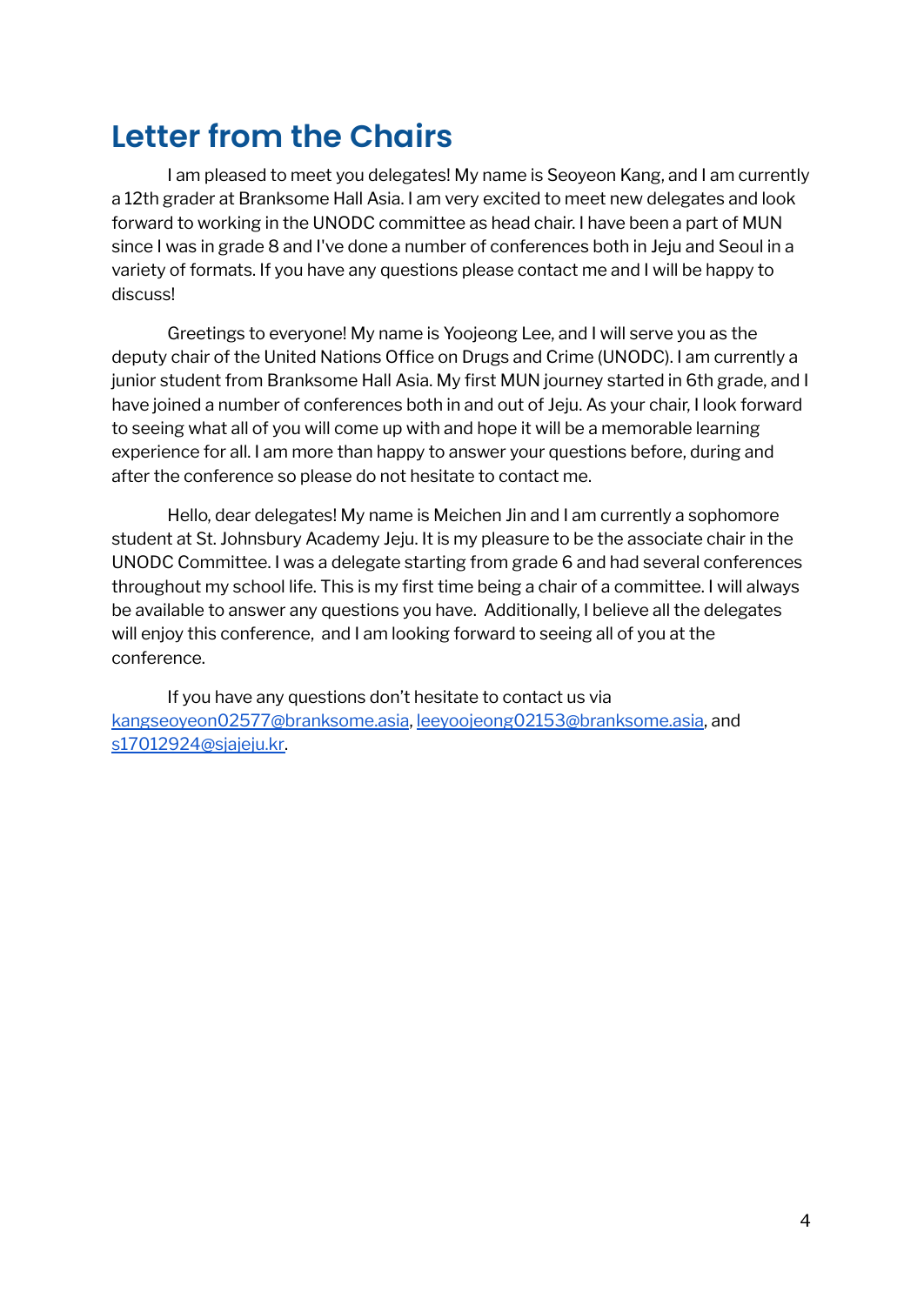# **Key Terms**

**Maritime zone:** An area of ocean that is subject to one or more of the regimes set out in UNCLOS or recognized in customary international law. The rights and obligations particular to, and as balanced between, the coastal State on one hand and flag States on the other can differ between maritime zones.

**Contiguous zone:** A zone that allows coastal states to exercise the control necessary to prevent and punish infringements of customs, sanitary, fiscal, and immigration regulations within and beyond its territory or territorial sea.

**Piracy:** Any robbery or other violent action, for private ends and without authorization by public authority, committed on the seas or in the air outside the normal jurisdiction of any state.

**Maritime crime:** Conduct which is perpetrated wholly or partly at sea and is prohibited under applicable national and international law

**Exclusive economic zone (EEZ):** The exclusive economic zone is the zone where coastal nations have jurisdiction over natural resources

**United Nations Security Council (UNSC):** The Security Council has primary responsibility for the maintenance of international peace and security.

**UNODC Global Maritime Crime Programme (GMCP) :** The Global Maritime Crime Programme was established in 2010 in response to United Nations Security Council resolutions calling for a concerted international response to address piracy off the Horn of Africa.

**Convention on the Law of the Sea (UNCLOS):** The United Nations Convention on the Law of the Sea lays down a comprehensive regime of law and order in the world's oceans and seas establishing rules governing all uses of the oceans and their resources.

**Small Island Developing State (SIDS):** Small Island Developing States (SIDS) are a distinct group of 38 UN Member States and 20 Non-UN Members/Associate Members of United Nations regional commissions that face unique social, economic and environmental vulnerabilities.

**Contact Group on Piracy off the Coast of Somalia (CGPCS):**This voluntary, ad hoc international forum brings together countries, organizations, and industry groups with an interest in combating piracy.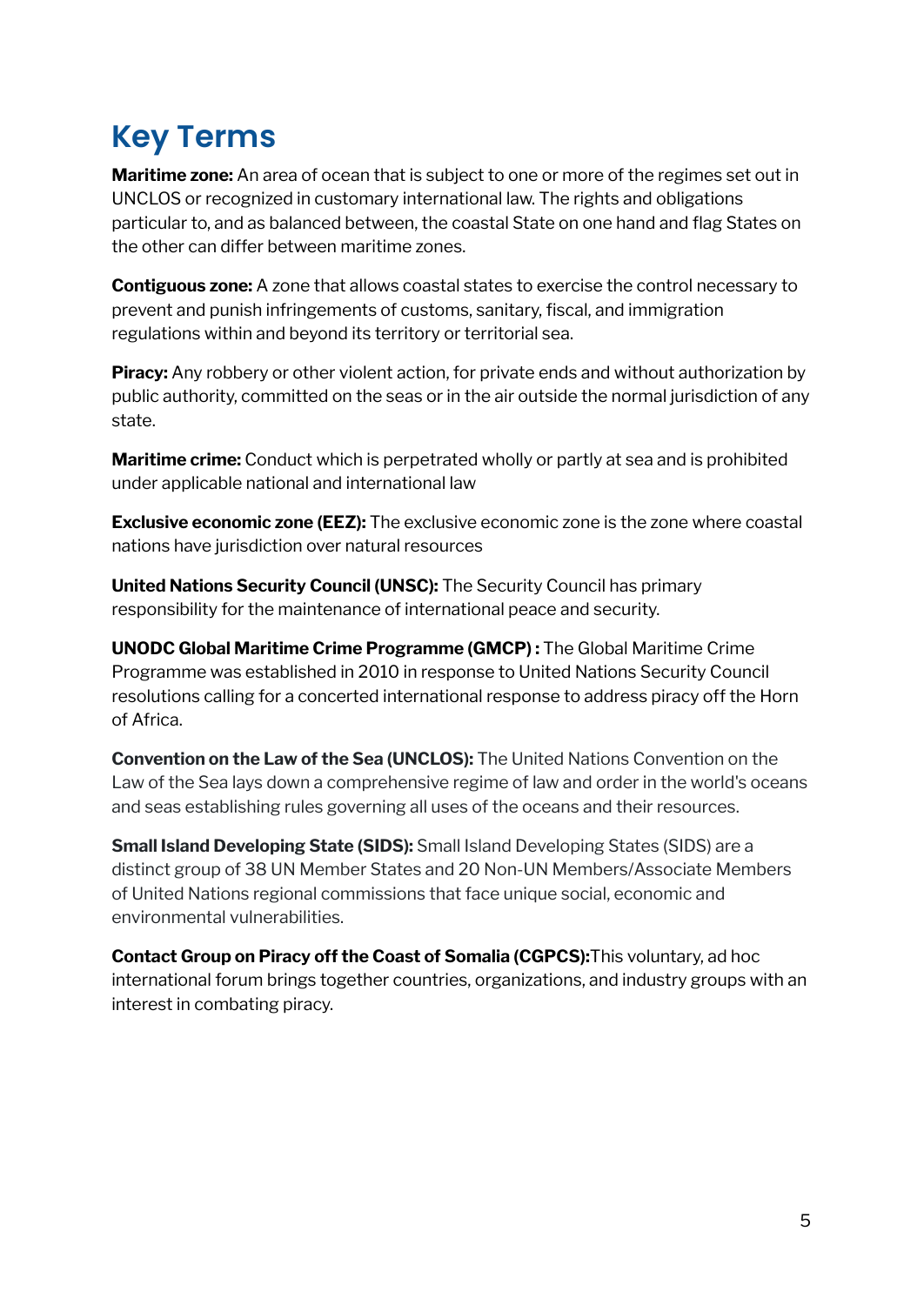# **Historical Background**

#### **1982: Convention on the Law of the Sea (UNCLOS)**

The United Nations Convention on the Law of the Sea ( UNCLOS) was adopted in Montego Bay, Jamaica, it set up laws to govern all kinds of maritime activities and resources. Over 150 countries around the world had signed the convention which includes 320 articles and nine annexes.

#### **January 2009: The Contact Group on Piracy off the Coast of Somalia (CGPCS) was created**

On January 14, 2009, the Contact Group on Piracy off the Coast of Somalia (CGPCS) was created as a result of UN Security Council Resolution 1851. This international forum aims to find solutions for combating piracy by bringing countries, organizations, and industry groups together.

#### **January 2010: Trust Fund project**

In January 2010, the trust fund was established with the request of Contact Group on Piracy off the Coast of Somalia(CGPCS) supporting "prosecution and detention-related activities" and "other prior activities" of combating piracy. The funds received about a total of USD 15,318,937 since establishment and had financed 45 projects implemented. Some of the projects included identifying assets and investigating suspicious

#### **2013-2016: Maritime Crime Programme (MCP)**

The UNODC Counter-Piracy Programme (CPP) was established in May 2009 that aims to strengthen the institutional capability of the criminal justice systems of Eastern African nations pursuing piracy. This effort has helped pirate prosecutions continually as the UNODC's Counter Piracy Programme evolved into the Maritime Crime Programme (MCP). While the Program was primarily focused on Kenya, it has experienced a considerable rise in financing, including from the European Union, as well as increased worldwide emphasis on piracy. As a result, Kenya, the Seychelles, and Somalia (Somaliland and Puntland), as well as Mauritius and Tanzania, have conducted substantial project operations.

#### **2018-2019: Impact in Comoros' Exclusive Economic Zone (EEZ)**

Near the horn of Africa, Comoros has been attacked by pirates. Over 2018 and 2019, the amount of heroin confiscated on the Indian Ocean trafficking route has more than doubled according to the recent data source by UNODC. The island state is highly dependent on the ocean as a means of sustenance, and its primarily coastal population is often employed in the fishing industry. This is what led the nation to delineate the Comoros' Exclusive Economic Zone (EEZ), a vast expanse of water whose maritime boundaries border with those of the Seychelles, Mozambique, Tanzania, Madagascar and Mayotte. The commercial and fishing businesses are thriving within the EEZ's limits and makes the Comoros population dependent.

#### **2020-2021: Actions to prevent piracy in Comoros**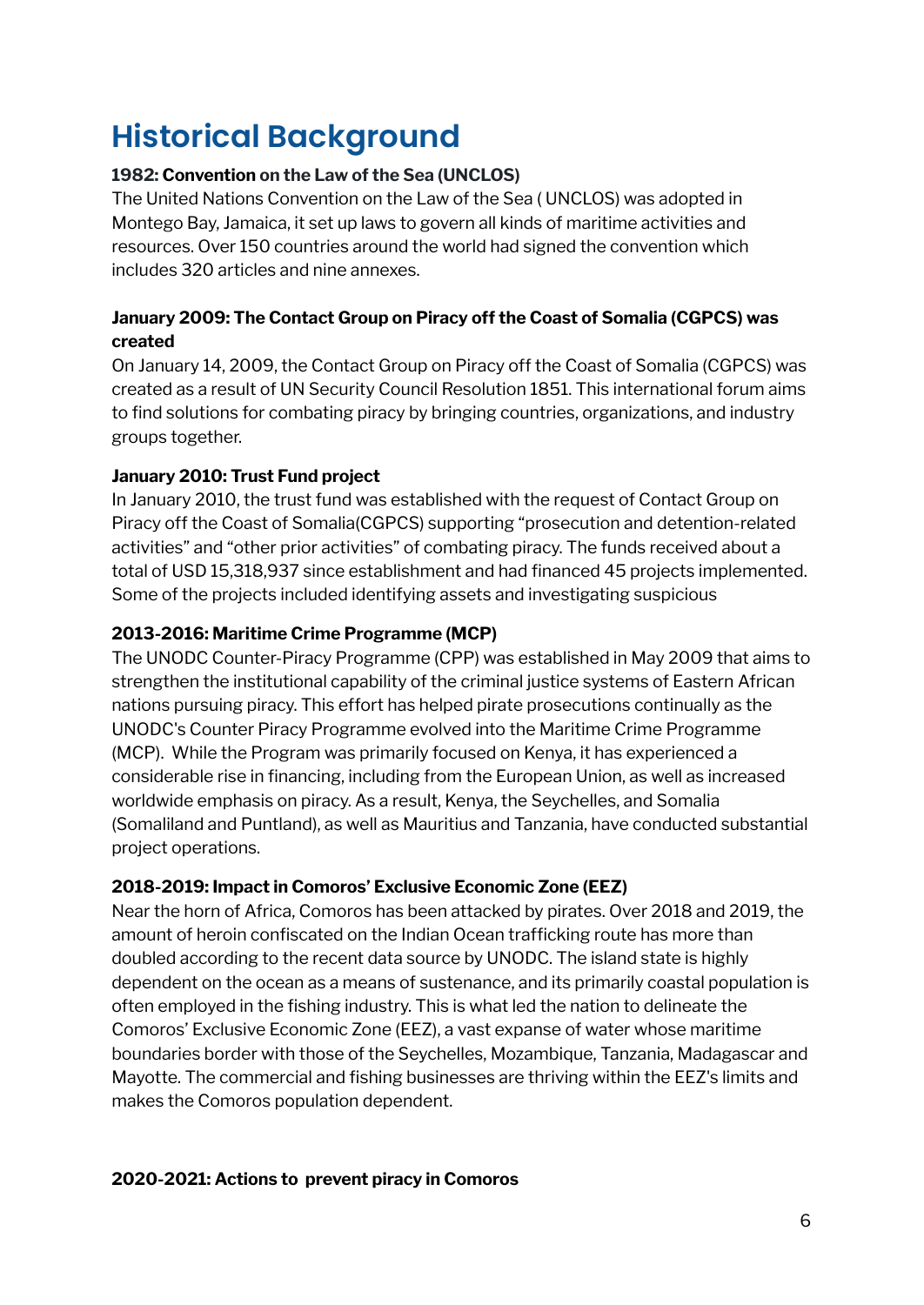To safeguard this most valuable resource from marine crime, the State began a complete study of the antiquated Penal Code in 2020, with the goal of continuing to build on their triumphs in marine trade and industry by improving its basic legal framework. With UNODC's legal and technical assistance, the Government issued the revised Penal Code in February 2021, revising certain sections on marine offenses to match them with international law.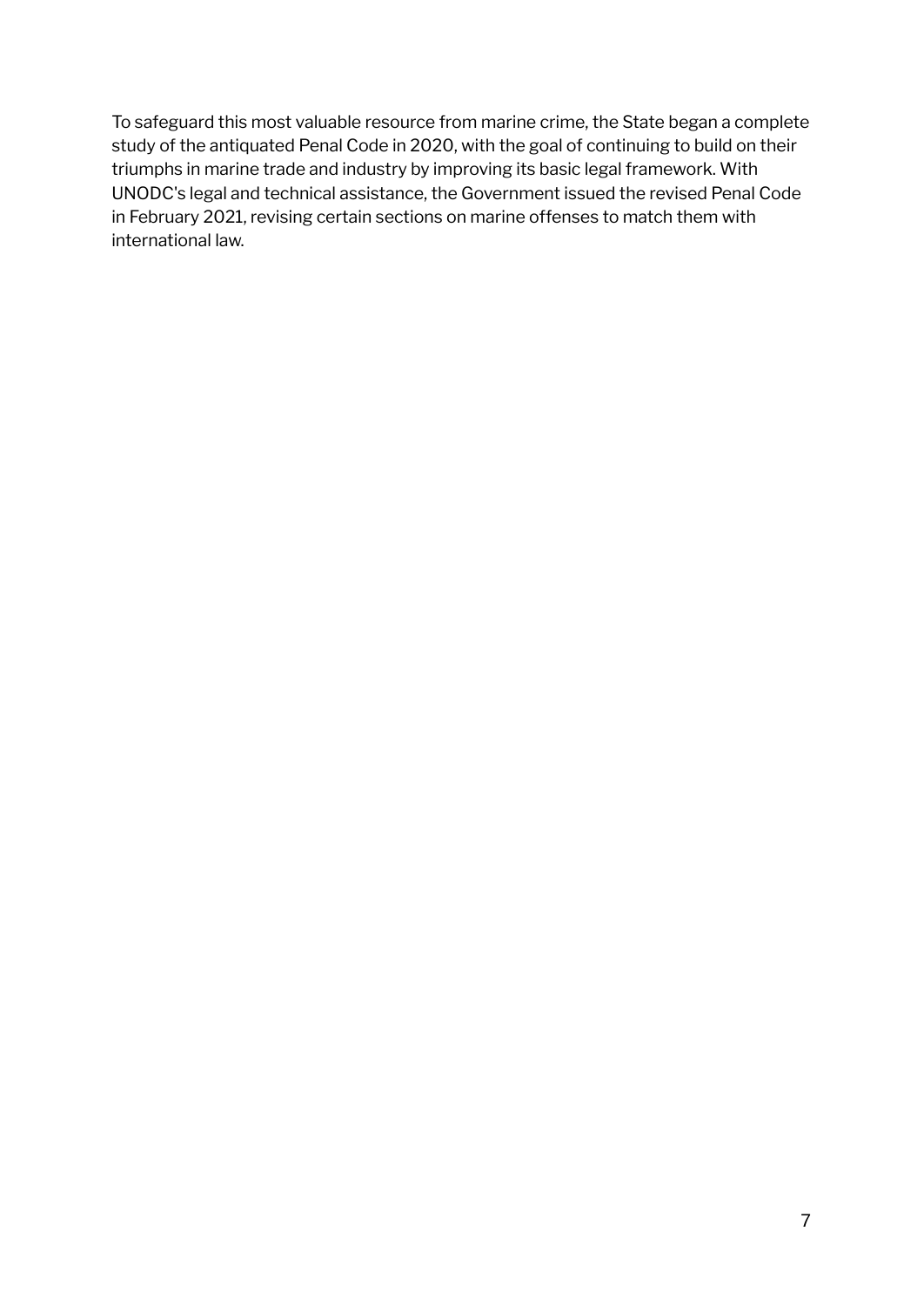### **Current State of Affairs**

Maritime crimes such as piracy at sea persisted in 2020-2021, despite the disruption of vessel commerce caused by the COVID-19 epidemic. According to the Piracy Reporting Center (PRC), the surge in this criminal activity is due to the predominance of vessel assaults in the Gulf of Guinea and the Singapore Straits. Pirates boarded 161 ships, and three boats were hijacked, according to the PRC report, which provides information for ship and crew attacks in 2020.

The numbers of actual and attempted attacks has been gradually decreasing since 2011. In 2017 to 2021, most of the incidents occurred in Nigeria instead of Somalia. Most of the attacks in the Gulf of guinea were vessels bordered by armed robbers. Currently, the total number of incidents drops to 33 in comparison with the 47 incidents in 2020. Although the overall number of the attacks decreases, the acts of the violence towards the crew are increasing. One specific example of the current maritime crime is placing in the Gulf of Guinea.Seven armed robbers were found stealing the crew's personal belongings and escaped.

The EU Naval Force (EUNAVFORMaritime )'s Security Centre Horn of Africa (MSCHOA) helps secure merchant shipping in the region by providing intelligence that aids in averting pirate assaults and disrupting pirate organizations' activities. MSCHOA's mission is to safeguard ships in the Gulf of Aden, the Somali Basin, and off the Horn of Africa against pirate assaults. The vast majority of ships kidnapped by Somali pirates were not registered with MSCHOA. According to an EUNAVFOR official, there is "no one obvious answer" as to why certain ships are failing to register. He goes on to say that if you register and use BMPs, "obviously you would be better off."

According to MSCHOA, the ships and corporations that register frequently have a strict security strategy. "If they haven't put hardened measures in place before registering, they are usually extremely interested in doing so after registering," MSCHOA adds.

Currently, maritime crime is a topic of concern all over the world. Although the number of incidents had greatly decreased compared with the past. However, the danger that maritime crime will bring to people and the economy can not be ignored.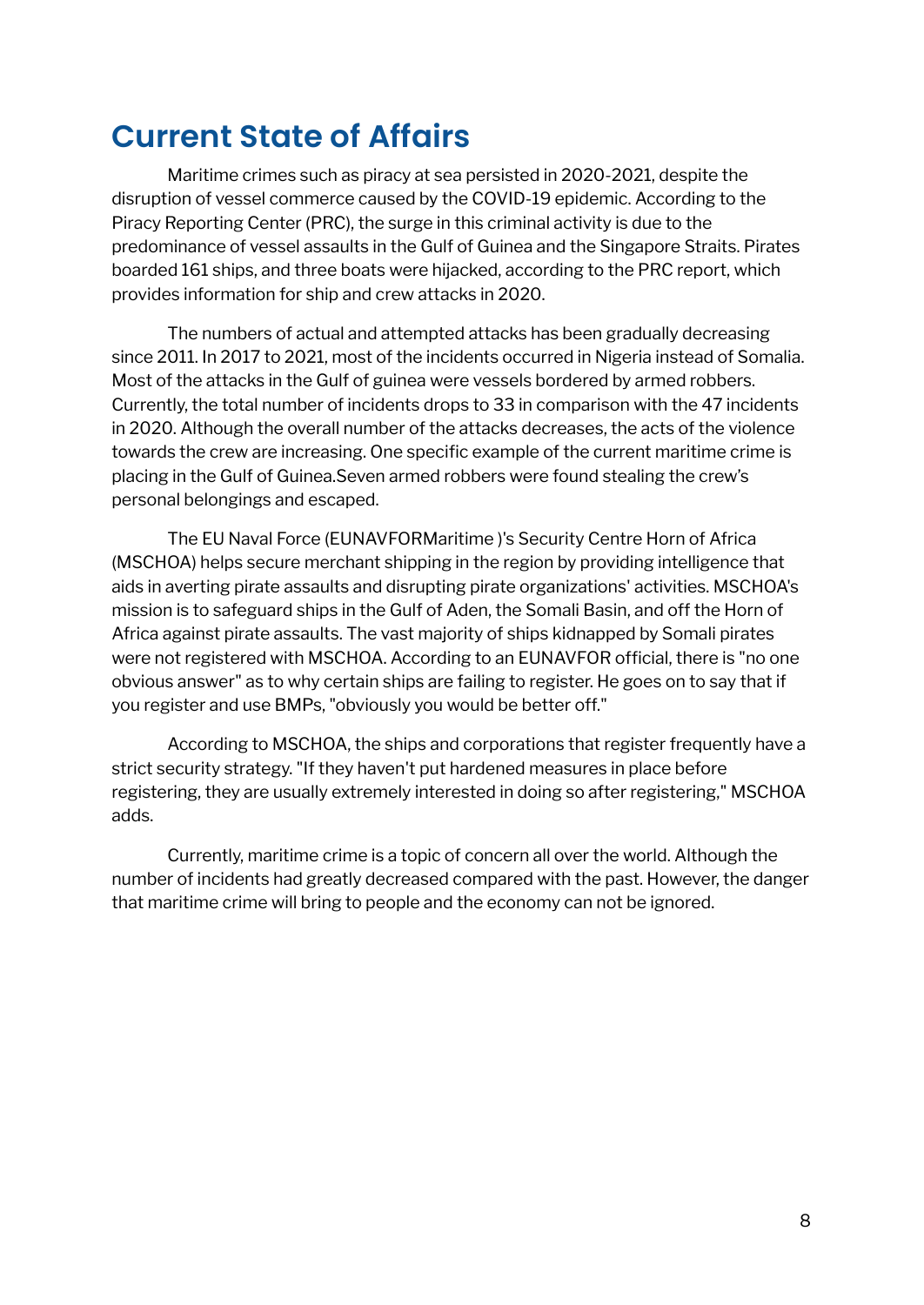### **Stances of Parties**

#### **Brazil**

Brazil had several reported piracy attack incidents in the past 5 years. In order to ensure the safety of maritime operations, BAE systems have formed a relationship to supply firearms to the Brazilian navy. BAE Systems is currently transferring technology to Brazilian firms in order for them to manufacture the most recent versions of naval guns, as well as the Remote Weapon Stations.

#### **Canada**

It imposes penalties on companies that are involved in unlawful activities such as the unauthorized decoding of television signals, the marketing of hardware or software that enable it, and those who disseminate it. Its goal is not to harass customers, but to punish those who profit from satellite pay-TV piracy.

#### **Chile**

The motion to amend the General Telecommunications Law to impose sanctions for unlawful decoding of satellite pay TV signals was passed by the Chilean Senate with 17 votes in favor and one abstention. It imposes penalties on companies that are involved in unlawful activities such as the unauthorized decoding of television signals, the marketing of hardware or software that enable it, and those who disseminate it. Its goal is not to harass customers, but to punish those who profit from satellite pay-TV piracy."

#### **China**

Maritime crimes such as drug trafficking, smuggling, and unlawful sand mining were solved by the China Coast Guard (CCG) in 2019. In July of this year, the CCG established a hotline to accept emergency calls as well as complaints of criminal cases and other maritime breaches. They also intensified patrols in the water to deter illicit activity.

#### **Comoros**

Comoros is located between Madagascar and Mozambique in the Indian Ocean's Mozambican channel. This state is located along the southern path of the ocean, giving it a distinct edge in terms of marine commerce. The population of the country is reliant on the commerce and fishing businesses that thrive within the Exclusive Economic Zone's limits (EEZ). The nation sought help from the UNODC Global Maritime Crime Programme to protect this valuable resource from maritime crime and to include the United Nations Convention on the Law of the Sea (UNCLOS) (GMCP). In addition, the UNODC held a Law of the Sea course in Comoros, which brought together maritime law enforcement specialists, prosecutors, and magistrates.

#### **Cuba**

They have an exchange of notes with Mexico, which constitutes an agreement on the delimitation of Mexico's exclusive economic zone in the sector next to Cuban marine territories (with map), dated July 26, 1976.

#### **Egypt**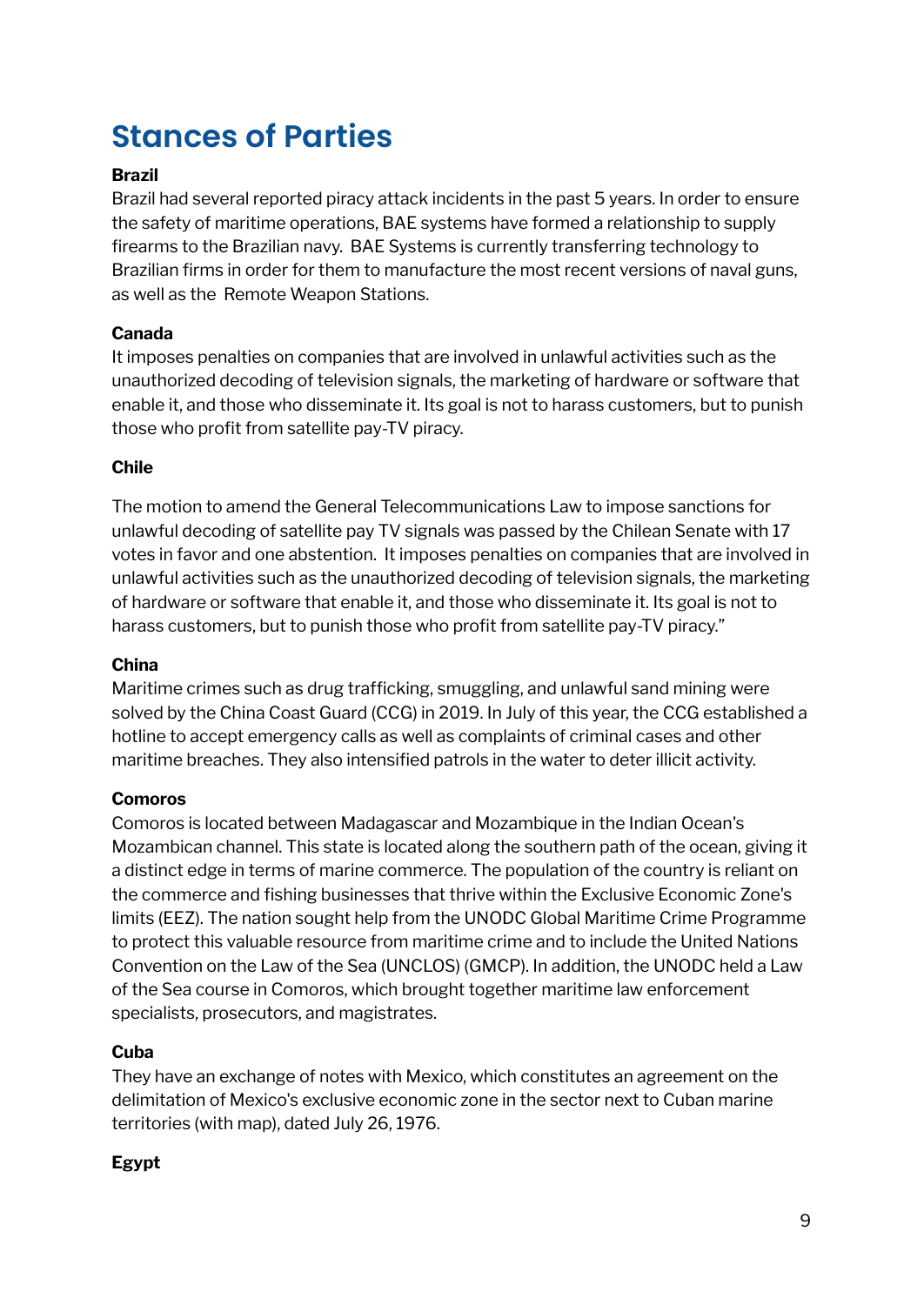The location of Egypt brought a high risk to its trade routes on water. The vessels have to pass by the area where pirates are active. Furthermore, seafood is one of the main food resources and exported items in Egypt, which shows how piracy could greatly affect the economy. Egypt had signed multiple conventions with the UNODC for the purpose of combating maritime crime. For instance, the Convention for the Suppression of Unlawful Acts Against the Safety of Maritime Navigation in combating piracy.

#### **France**

Piracy in 2013 fell to its lowest level since 2007, according to a study issued by the International Maritime Bureau in January 2014. In 2013, there were 264 assaults, which is 40% less than in 2011. These data indicate a significant drop in the number of events off the coast of Somalia during the same time period. France spearheaded the initial efforts to prevent the return of piracy in the Gulf of Aden beginning in 2007, cognizant of the humanitarian, economic, and security threats it presented. The French government continues to contribute to the European Union's (EUNAVFOR Atalanta, EUCAPNestor) and NATO's (EUNAVFOR Atalanta, EUCAPNestor) activities (OceanShield). Since the summer of 2012, the European regional mission EUCAPNestor has been led by French Ambassador Etienne de Poncins. Its goal is to help nations in the Horn of Africa improve their marine and judicial capabilities. With the assistance of EUTMSomalia, a mission begun in 2010, military capabilities are also being strengthened in Somalia.

#### **Germany**

According to Kinzel, Germany is unlikely to support a new naval operation in the Gulf of Guinea: "Large quantities of products from Europe to Asia pass through the Horn of Africa. The majority of attacks in West Africa occur on the territory and ports of the countries involved, forcing the governments to act."

#### **India**

The Indian government established an Inter-Ministerial Group (IMGO) within the Ministry of Shipping to deal with potential maritime security problems stemming from the hijacking at sea of commercial boats with Indian crews. This country also passed a contingency plan to cope with piracy and commercial ship hijackings, as well as forming a Committee of Secretaries on Anti-Piracy and Hijacking at Sea (COSAPH), which is chaired by Cabinet Secretary.

#### **Italy**

On December 18, 1992, the Republic of Albania and the Republic of Italy reached an agreement over the determination of each country's continental shelf. Also, they made a lot of articles about pricy articles.

#### **Japan**

The Japan Coast Guard (JCG) is in charge of maritime law enforcement in Japan, with the Japan Maritime Self-Defense Force (JMSDF) as a backup (JMSDF). On the 28th of October 2007, pirates assaulted a chemical tanker owned by a Japanese business off the coast of Somalia, prompting the Japanese government and relevant authorities to voice concerns about the difficulty for the jcg and jmsdf to respond to Somali piracy under the jcg and sdf Acts. In 2009, Japan passed the Piracy Act, which authorized the jmsdf to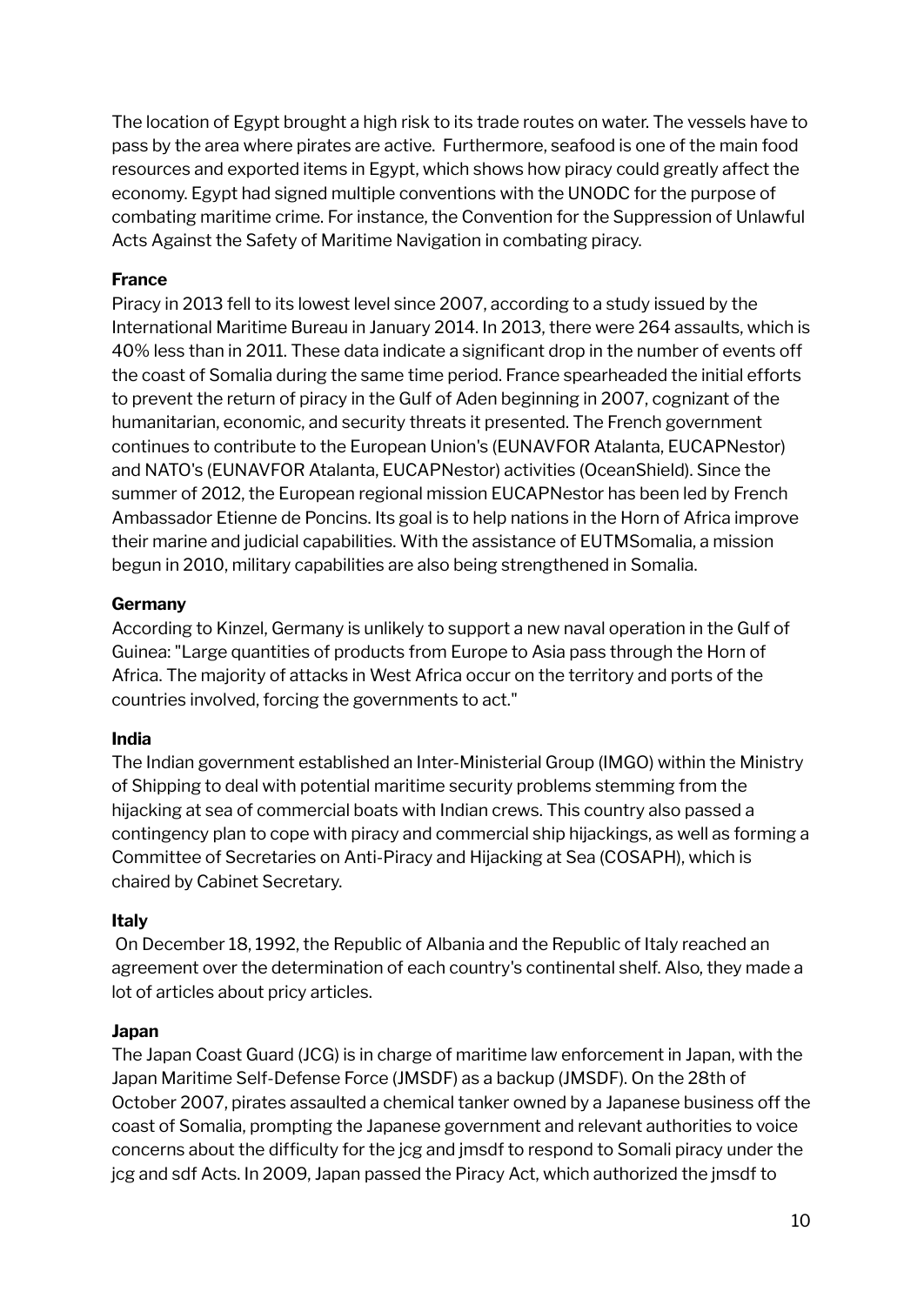adopt anti-piracy actions for a longer length of time than the sdf Act permitted. Despite a considerable drop in pirate incidents off the coast of Somalia and in the Gulf of Aden, two jmsdf warships with eight jcg personnel on board monitor the area and escort commercial vessels as of 2017.

#### **Kenya**

Kenya has only lately begun to recognise the security, strategic, and economic ramifications of Somali piracy. With Somalia on its doorstep and piracy on its doorstep, Kenya has a strong interest in the status of its neighbor. Furthermore, the risks and expenses of doing business in Kenya have limited foreign currency inflows as investors seek safe havens for their money.

#### **Republic of Korea**

Japan and South Korea are two countries that have been playing an increasingly positive role in East Africa. Japan has aided African countries in particular through a number of measures that have significantly boosted the visibility of its development assistance programs, the most notable of which was pushed through by the Official Development Assistance Agency (ODA). In contrast, the Republic of Korea has matched Japan's efforts in developing its blossoming connections with east African nations through its own ODA programs and high-level exchanges.

#### **Mexico**

The US Department of State issued a warning on June 17th, 2020, about growing pirate tendencies in the southern Gulf of Mexico. Due to Mexico's concentration on reducing cartel violence, maritime piracy has grown uncontrolled. Mexican President Andres Manuel Lopex Obrador's recent determination to tighten down on piracy indicates that the government's objectives are shifting. However, scores of incidents in recent years show that fighting piracy in Mexico would be difficult.

#### **Nigeria**

Nigeria and Somalia are currently the hotspot of piracy. The overall incidents occured in the past 5 years showed a high frequency of piracy activities. The UN had reached out to Nigeria to provide special law training in solving cases related to maritime crime. Other than the training support, Nigeria had also received final support from the United state of America and the Maritime Crime Programme of UNODC. Despite the fact that Covid could be one of the factors that affect the number of incidents, the overall amount of incidents is decreasing in recent years.

#### **Pakistan**

The UNODC Country Office Pakistan (COPAK) completed a two-day needs assessment trip in Karachi on January 9, 2020, with the goal of identifying the major maritime problems that the Pakistan Coast Guards (PCG), Pakistan Maritime Security Agency (PMSA), and Pakistan Customs confront. UNODC COPAK plans to increase its technical assistance to Pakistan's government in order to meet the country's key requirements and vision for achieving Sustainable Development Goal 16: "Promoting Peace, Justice, and Institutional Development."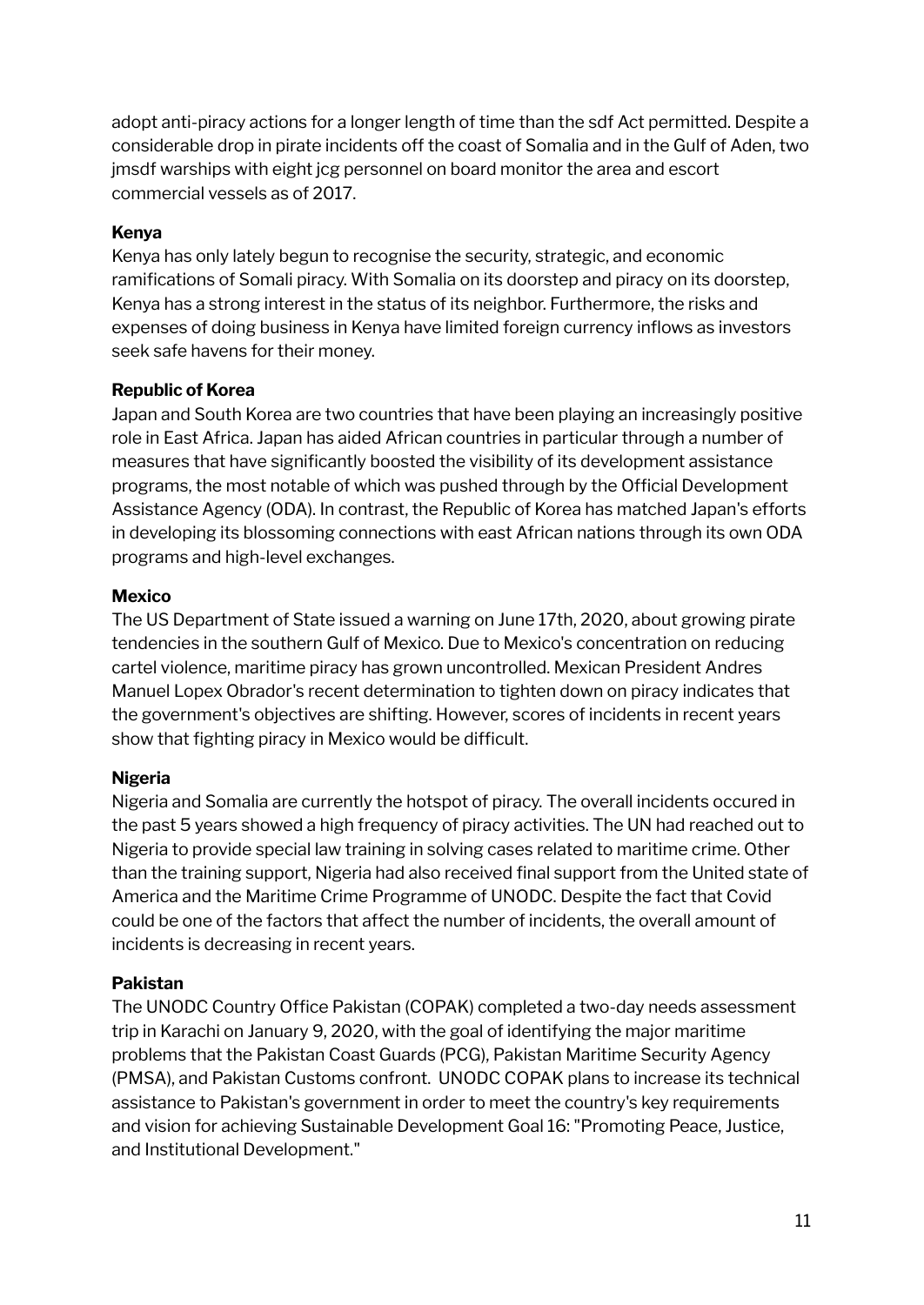#### **Russian Federation**

The Russian Federation has made tremendous headway in reclaiming its standing as a regional great power. As a result of its engagement with all nations in the Horn of Africa and refusal to take sides in the region's most contentious crises, Moscow is best defined as an "engaged opportunist" on the continent. Russia is primarily focused on establishing itself as the region's major arms supplier, although it is considering building a Red Sea facility in the future.

#### **South Africa**

Attacks by pirates in the waters off the Horn of Africa, particularly those against US-flagged vessels, have refocused the US and international attention on the region's long-standing piracy problem. In 2008, the International Maritime Bureau (IMB) documented 111 assaults in the waters around the Horn of Africa, nearly twice as many as in 2007. Pirates have used more risky operational methods, operating more seaward, towards Seychelles, and utilizing more advanced weapons, in response to the military presence in the vicinity." Despite a regional humanitarian crisis that experts are calling the worst since 1984, pirate assaults continue to endanger commercial vessels and aid supplies destined for East Africa and the Horn of Africa.

#### **Somalia**

Somalia has been one of the places that have a high frequency of piracy activities. It affected not only the economy but the safety of the citizens. Multiple organizations had tried to minor the problems caused by this situation. The Contact Group on Piracy off the Coast of Somalia (CGPCS ) is one of the representatives of the support that the United nation has provided. With these support, the piracy activities near Somalia had greatly decreased in recent years.

#### **United States of America**

The United States has taken a multilateral approach to tackle this issue as a shared challenge from the start. Piracy impacts the whole international community, and only wide, coordinated, and comprehensive international measures can successfully combat it. The US assisted in the formation of the Contact Group on Piracy off the Coast of Somalia in January 2009, with the goal of coordinating and speeding up the fight against Somali piracy. The Contact Group was formed in tandem with the UN Security Council's approval of Resolution 1851, and its participation is entirely optional.

#### **United Kingdom of Great Britain and Northern Ireland**

The US and the UK have bilateral arrangements that allow caught pirates to be sent to Kenya for prosecution. However, it appears that this is done on a case-by-case basis, and a broader agreement with other countries may be required. Examining the application of other types of international law, such as the 1988 SUA Convention, to permit prosecution should also be explored.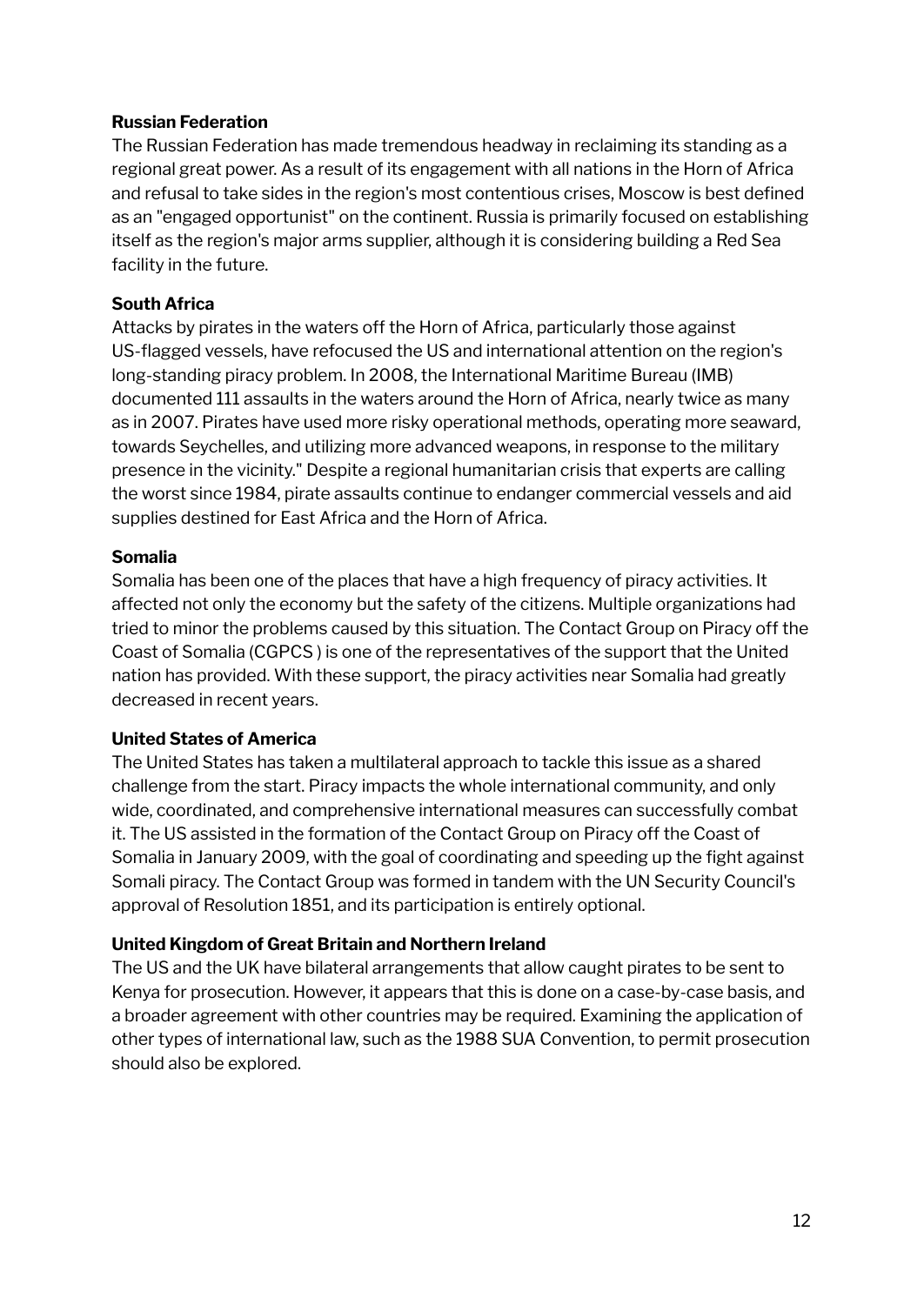### **Possible Solutions**

#### **Military support/patrol on the trade routes**

Encouraging military support from developed countries for the purpose of increasing the number of patrols on the trade routes or areas. Encouraging the International Maritime Organization(IMO) to cooperate with the UN to arrange a navy for trade boats that are heading to the east African region. The navy of various countries can provide training to the local group to conduct more rigorous maritime patrols and anti-piracy methods. For instance, both the Gulf of Guinea and the Gulf of Aden are currently the hotspot of maritime crime. The safety of the citizens can be ensured with a higher frequency of patrols on the trade routes.

#### **Military funds for piracy**

International community could urge the severity of the fines(payments of international military) inflicted on the pirates to be heightened. This fine will originate from any profits made from ransom, theft, smuggling, and other acts of piracy as identified previously by the UNODC. The finance could come from funding of different organizations related to piracy.

#### **Collaborate with International Court of Justice to strengthen the laws**

The International Court of Justice (ICJ) is one of the six principal organs of the United Nations (UN). The role of the court is to settle, in accordance with international law, legal disputes submitted to it by States and to give advisory opinions. The committee may collaborate with the ICJ to enhance the existing laws on maritime crimes for example, setting an international law to increase the previous punishments of imprisonment or fine. Although ICJ does not have enforcement powers other than the ability to negotiate the reparations required for agreement non-compliance, the committee and ICJ can alert the criminals and reduce crimes.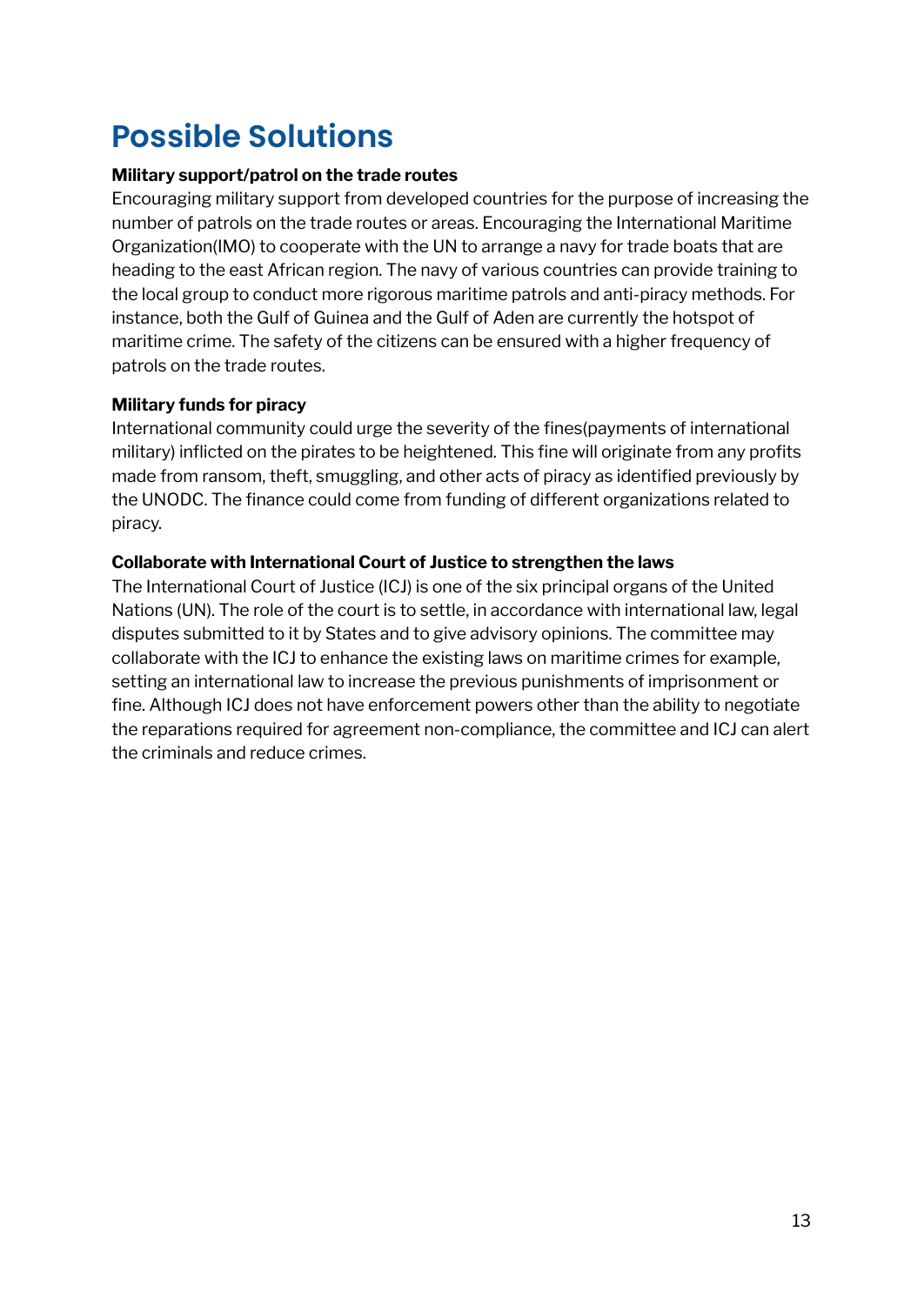### **Questions to Consider**

- 1. How should the international community address the rising level of piracy in East Africa?
- 2. How can the committee make sure that countries that need help participate in the treaty such as the International Maritime Organization (IMO)?
- 3. Do we have to make a new international maritime force military organization in the region?
- 4. How can the committee approach and collaborate with other national or international organizations such as the International Court of Justice?
- 5. Which organizations are capable of handling maritime crime such as piracy? How do they handle the economic consequences of global piracy?
- 6. What is the root cause of piracy? How can the UN resolve the root causes of piracy?
- 7. What should the international community do about the growing pirate problem in East Africa?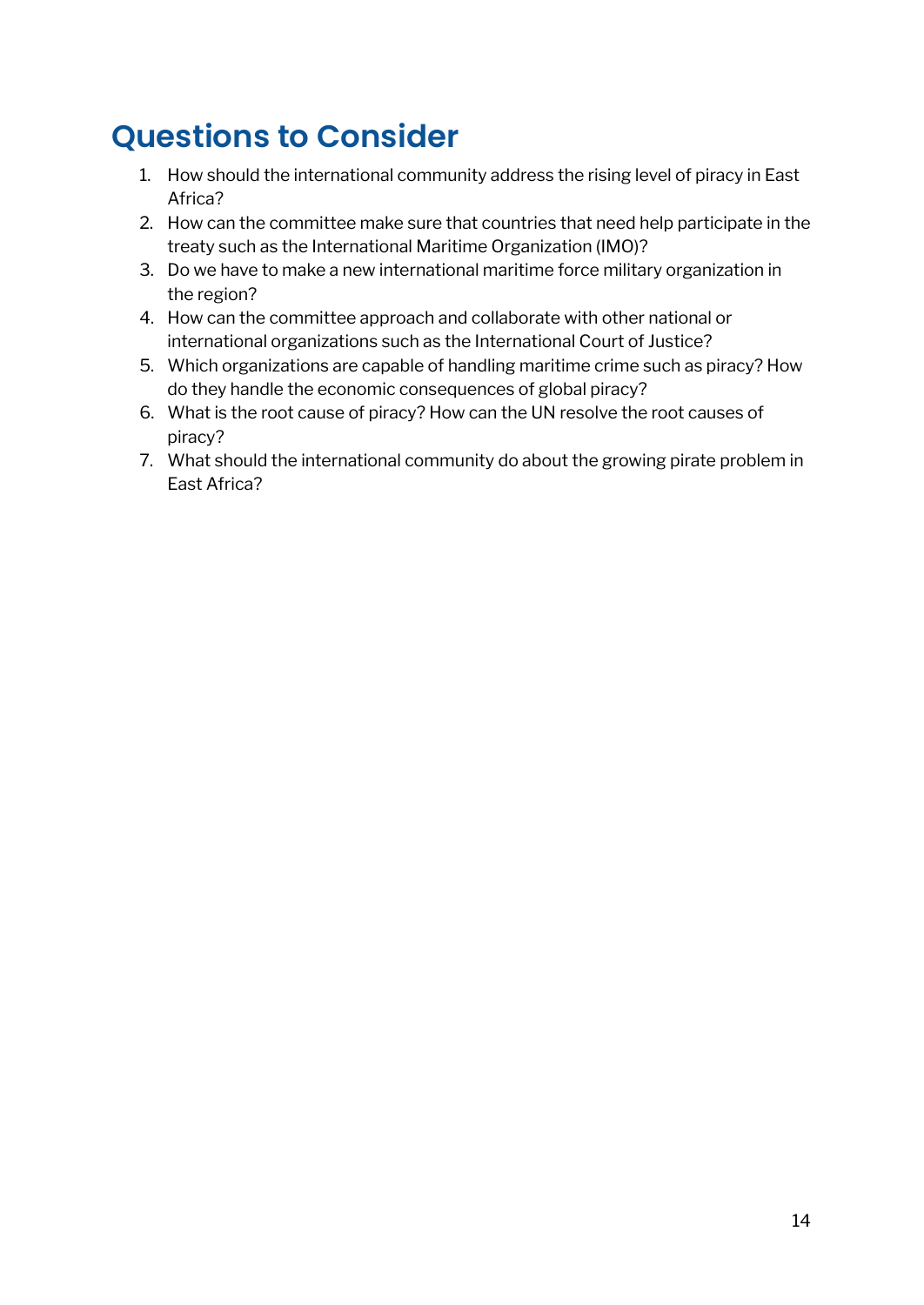# **Bibliography**

"About Small Island Developing States | Office of the High Representative for the Least

- Developed Countries, Landlocked Developing Countries and Small Island Developing States." United Nations, United Nations, www.un.org/ohrlls/content/about-small-island-developing-states.
- "About UNODC." United Nations : Office on Drugs and Crime, www.unodc.org/unodc/en/about-unodc/index.html.
- Admin. "JAPANESE and South Korean Engagements in the Horn of Africa." National Maritime Foundation, Admin https://Maritimeindia.org/Wp-Content/Uploads/2020/01/Sm-Logo.png, 21 Nov. 2020,maritimeindia.org/japanese-and-south-korean-engagements-in-the-horn-o f-africa/.
- Christine.opiyo. "United Nations Office on Drugs and Crime." Global Maritime Crime Prevention,

www.unodc.org/easternafrica/en/global-programmes/global-maritime-crime-pre vention/index.html.

"Combating Maritime Crime in Comoros." United Nations : Office on Drugs and Crime,

2021,

www.unodc.org/unodc/frontpage/2021/March/combating-maritime-crime-in-co moros.html.

- "Contiguous Zone." Encyclopædia Britannica, Encyclopædia Britannica, Inc., www.britannica.com/topic/contiguous-zone.
- Deutsche Welle. "Who Will Help Solve Africa's Piracy Problem in the Gulf OF GUINEA?: DW: 14.02.2020." DW.COM, www.dw.com/en/who-will-help-solve-africas-piracy-problem-in-the-gulf-of-guine a/a-52367209.
- "The Court: International Court of Justice." The Court | International Court of Justice, www.icj-cij.org/en/court.
- "Why Registration with MSCHOA Is Vital in the War on Piracy." GARD, www.gard.no/web/updates/content/3486550/why-registration-with-mschoa-isvital-in-the-war-on-piracy.
- "Gulf of Aden and Red Sea." United Nations : Office on Drugs and Crime, www.unodc.org/unodc/en/piracy/GARS.html.
- Ho, Joshua. "Piracy around the Horn of Africa." EchoGéo, Pôle De Recherche Pour L'organisation Et La Diffusion De L'information Géographique (CNRS UMR 8586), 14 July 2009, journals.openedition.org/echogeo/11370?lang=en.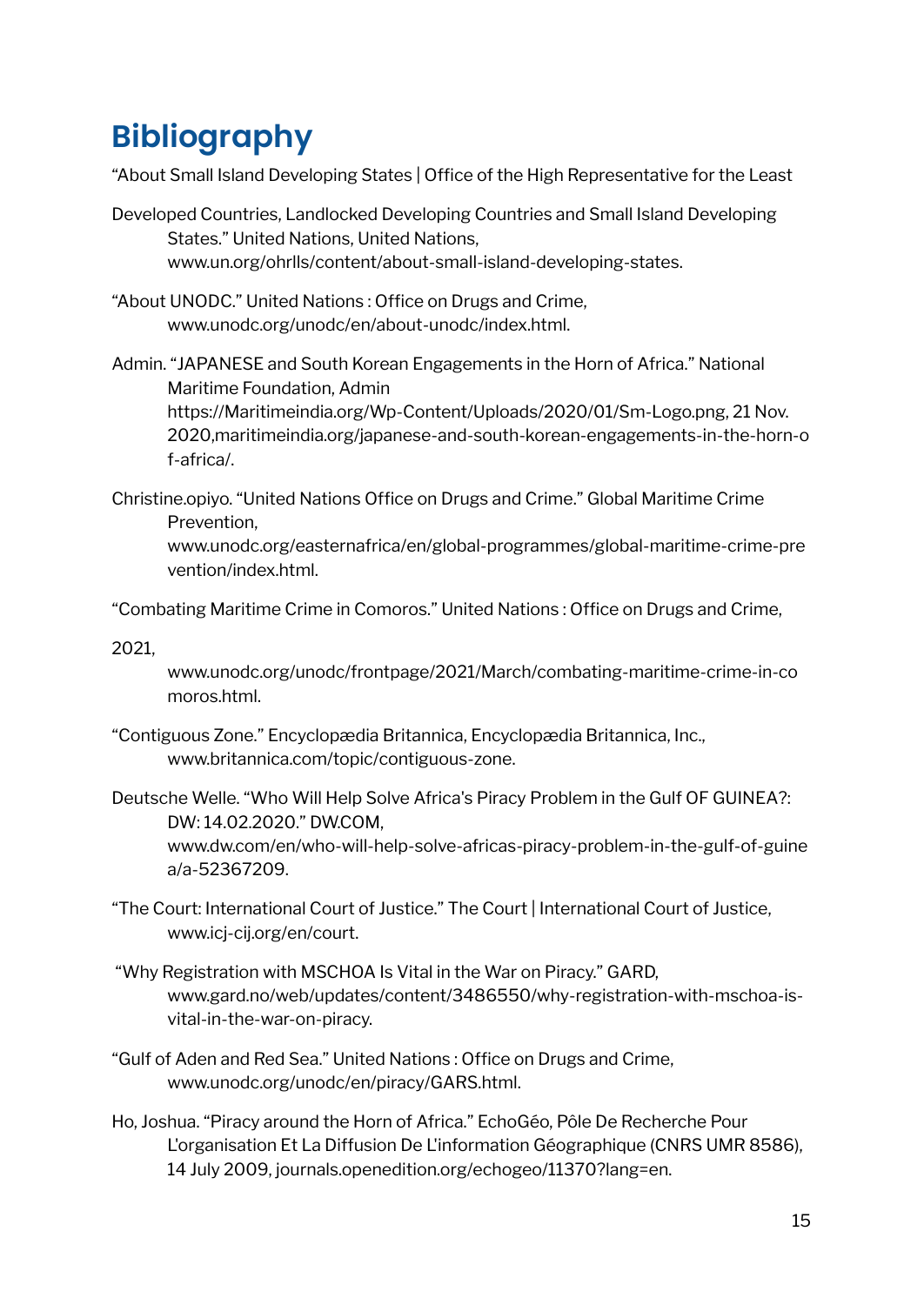- Horbuz, Anabelia. "Chile Passes New Anti-Piracy Law." Nextv News, 19 Oct. 2018, nextvnews.com/chile-passes-new-anti-piracy-law/.
- "IMB Piracy & Armed Robbery Map 2021." ICC Commercial Crime Services, 2021, www.icc-ccs.org/index.php/piracy-reporting-centre/live-piracy-map.
- "International Response: Contact Group ." U.S. Department of State, U.S. Department of State,2009-2017. state.gov/t/pm/ppa/piracy/contactgroup/index.htm#:~:text=The%20Contact%20 Group%20on%20Piracy,an%20interest%20in%20combating%20piracy.
- ISSAfrica.org. "Piracy in Southern Africa." ISS Africa, 14 Jan. 2011, issafrica.org/amp/iss-today/piracy-in-southern-africa.
- "ITA\_maratime\_law." UN, www.un.org/depts/los/LEGISLATIONANDTREATIES/PDFFILES/ITA\_maratime\_la w.pdf.
- "Kenya and the Pest of Piracy ." Institute for Security Studies, 2012, www.files.ethz.ch/isn/138786/22Feb12Kenya.pdf.
- "United Nations Office on Drugs and Crime." About Us, [www.unodc.org/southernafrica/en/sa/about.html.](http://www.unodc.org/southernafrica/en/sa/about.html)
- "Live Piracy & Armed Robbery Report 2021." ICC Commercial Crime Services, 2021, www.icc-ccs.org/index.php/piracy-reporting-centre/live-piracy-report.
- "Maritime Crime Programme ." United Nations Office on Drugs and Crime , United Nations Office on Drugs and Crime , 2014, www.unodc.org/documents/easternafrica/MCP\_Brochure\_December\_2014\_wv\_ 6\_1.pdf.
- "Maritime." BAE Systems | En Brazil, www.baesystems.com/en-br/maritime.

Ministère de l'Europe et des Affaires étrangères. "Piracy on the High Seas." FranceDiplomacy - Ministry for Europe and Foreign Affairs,www.diplomatie.gouv.fr/en/french-foreign-policy/security-disarmament-a nd-non-proliferation/fight-against-organized-criminality/piracy-on-the-high-seas /.

Naval History and Heritage Command. "Piracy off the Horn of Africa." Naval History and Heritage Command,

www.history.navy.mil/research/library/online-reading-room/title-list-alphabeticall y/p/piracy-off-horn-africa-crs.html.

"Overview - Convention & Related Agreements." United Nations, United Nations, www.un.org/depts/los/convention\_agreements/convention\_overview\_convention .htm.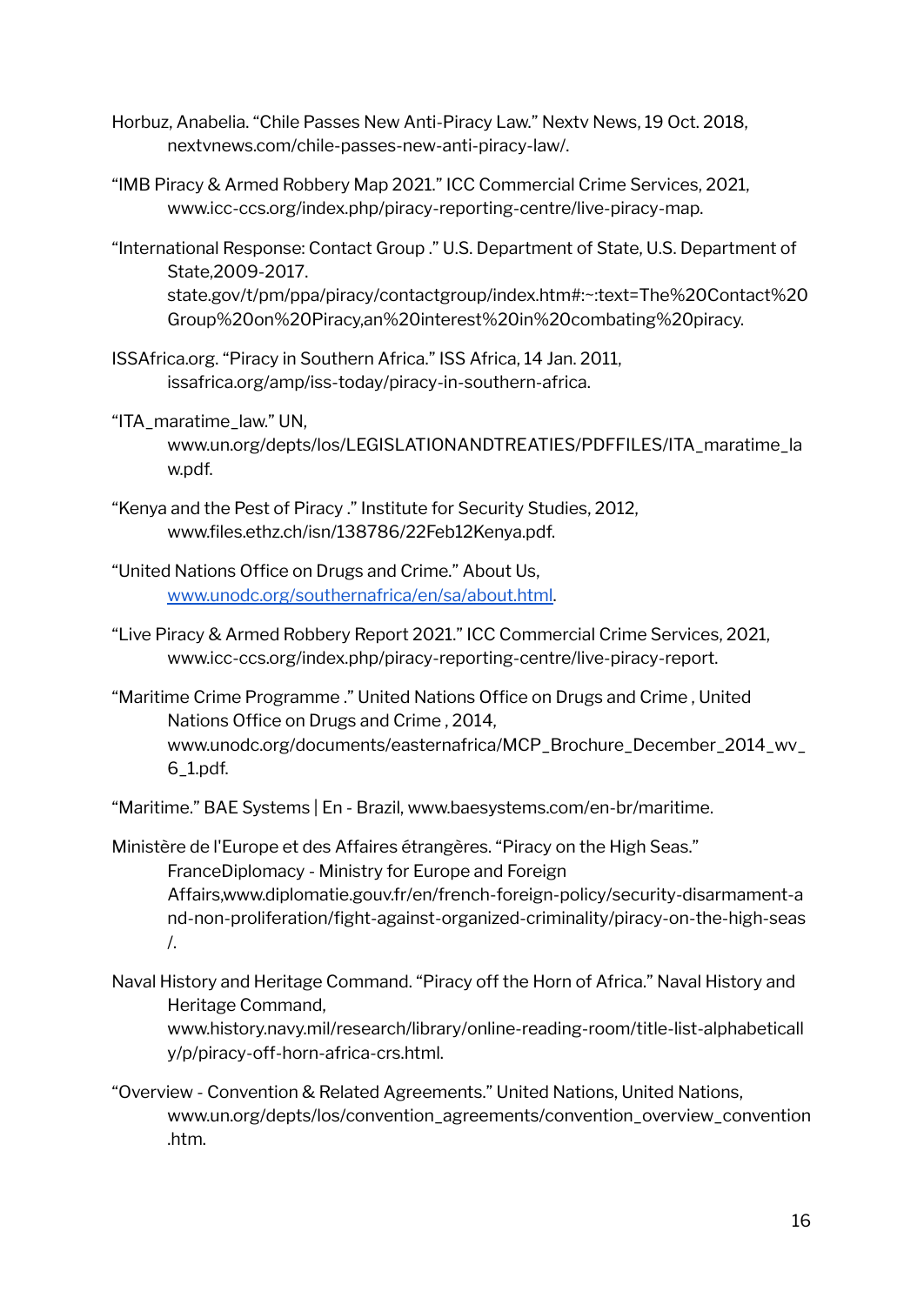- "Piracy and Armed Robbery Against Ships in East Africa: SOP 2016." OBP, 23 May 2018, oceansbeyondpiracy.org/reports/sop/east-africa.
- "Piracy Off the Horn of Africa." Naval History and Heritage Command, www.history.navy.mil/research/library/online-reading-room/title-list-alphabeticall y/p/piracy-off-horn-africa-crs.html.
- "Piracy Has Become a Serious Threat to Canada." SAFETY4SEA, 17 Aug. 2011, safety4sea.com/piracy-has-become-a-serious-threat-to-canada/?\_\_cf\_chl\_jschl\_ tk\_\_=pmd\_a4337a10efd5a26295d70752482f412b045ed193-1627744905-0 gqNtZGzNAg2jcnBszQii.
- "Piracy." Encyclopædia Britannica, Encyclopædia Britannica, Inc., www.britannica.com/topic/piracy-international-law.
- "Piracy off the Horn of Africa." Navy.mil, 2021, www.history.navy.mil/research/library/online-reading-room/title-list-alphabeticall y/p/piracy-off-horn-africa-crs.html. Accessed 31 July 2021.
- Rizwana.asad. "United Nations Office on Drugs and Crime." UNODC Country Office Pakistan Conducts Preliminary Needs Assessment of Pakistan Law Enforcement Agencies Operating in the Maritime Domain,

www.unodc.org/pakistan/en/unodc-country-office-pakistan-conducts-preliminar y-needs-assessment-of-pakistan-law-enforcement-agencies-operating-in-the-m aritime-domain.html.

- Shapiro, Andrew J. "Piracy Off the Horn of Africa." U.S. Department of State, U.S. Department of State, 27 Mar. 2012, 2009-2017.state.gov/t/pm/rls/rm/186987.htm.
- "United Nations Security Council |." United Nations, United Nations, www.un.org/securitycouncil/.
- "Italy." United Nations, United Nations, www.un.org/depts/los/LEGISLATIONANDTREATIES/STATEFILES/ITA.htm#piracy.
- "CUBA." United Nations, United Nations, www.un.org/depts/los/LEGISLATIONANDTREATIES/STATEFILES/CUB.htm#pirac y.
- US Department of Commerce, National Oceanic and Atmospheric Administration. "What Is the EEZ?" NOAA's National Ocean Service, 1 June 2013, oceanservice.noaa.gov/facts/eez.html.
- "What to Do about Piracy?" United Nations : Office on Drugs and Crime, www.unodc.org/unodc/en/frontpage/what-to-do-about-piracy-.html.